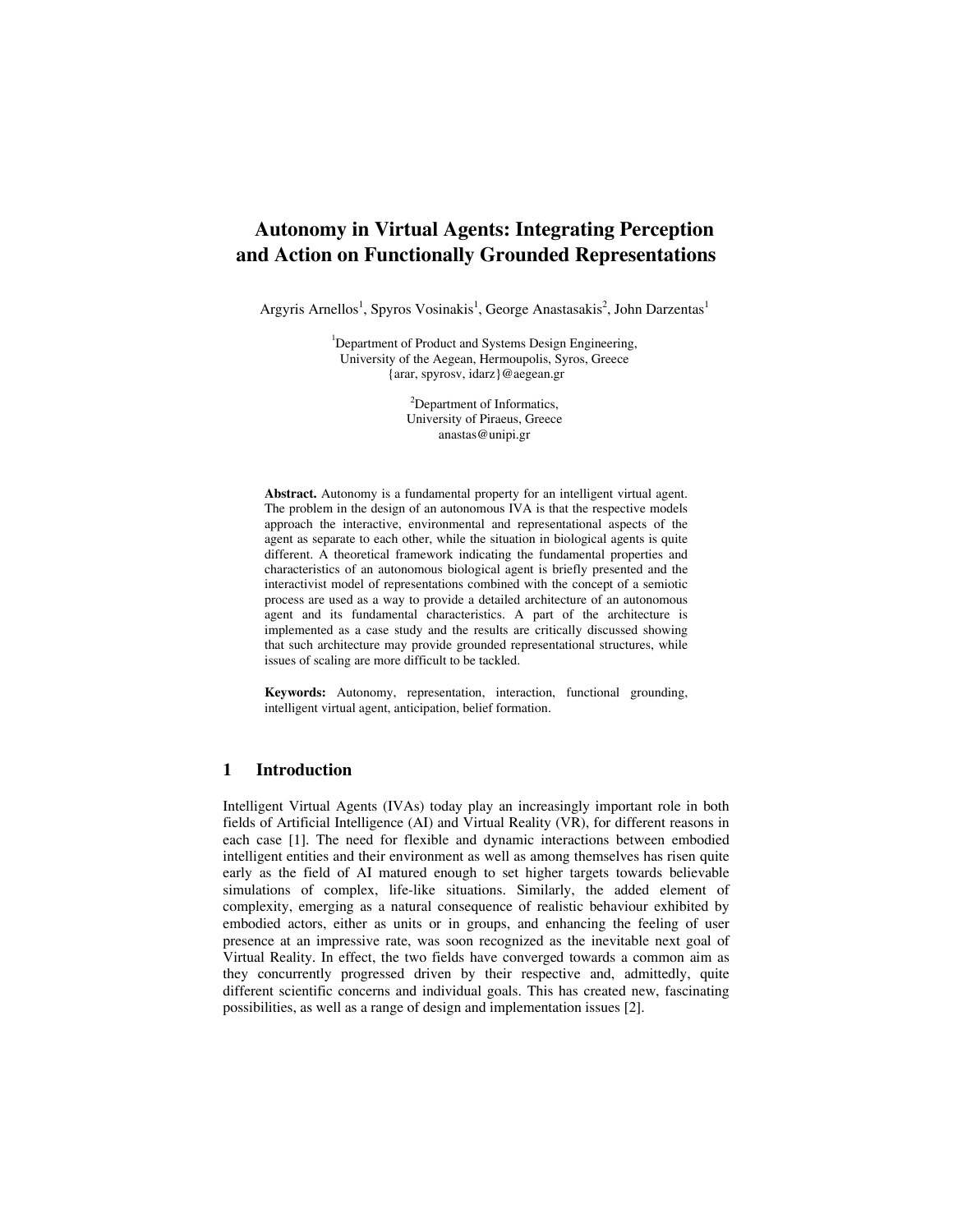Contemporary research in Virtual Environments has marked the need for autonomy in virtual agents. Autonomy has many interpretations in terms of the field it is being used and analysed, but the majority of the researchers in IVEs are arguing in favour of a strong and life-like notion of autonomy, which should first of all replace omniscience in virtual worlds. As such, even from a practical perspective, autonomy is not a needless overhead. Since believability is considered as a crucial factor, virtual agents should appear to have limitations in their interaction with the environments, just as agents in the real world have. In this case, virtual agents should be able to interact with other agents and users in unexpected events and circumstances under fallible anticipations, to have limited perception capabilities and plausible action, to create and communicate new meanings about their environments and to exhibit novel interactions. Such agents could be used in dynamic and open-ended scenarios, where adaptability is needed.

As such, the notion of autonomy seems to play a very crucial role in the design of IVAs. Design and implementation benefits seem equally probable and significant. The IVA will be re-usable across a variety of different instances of a particular class of virtual worlds, not requiring re-engineering and additional implementation in case the virtual world model has to change. In general, behavioural flexibility in dynamic environments is an inherently-desired feature of any IVA design [3], [4]. Even more importantly, the process of generating the IVA's behaviour-control modules and modelling a particular IVA personality shall be disentangled at a great degree from the respective process of designing the virtual world and unconstrained by specific semantics – potentially unsuitable for cognitive processes – imposed by the virtual world's design, as predefined environment knowledge required would be reduced to a minimum [5]. However, for the time being, these issues remain theoretical to a large extent, reflecting the contemporary immaturity of the field and the diversity of the problems to be tackled. As it will be explained in the following sections, the main problem in the design of an autonomous IVA is that the respective models approach its interactive, environmental and representational issues as separate to each other, while the situation in biological agents, where one can find genuinely autonomous agents, is quite different.

In this paper an attempt towards the designing of autonomous IVAs is presented, at the theoretical, architectural and implementation level. Specifically, in section 2 a theoretical framework indicating the fundamental properties and characteristics of an autonomous biological agent is presented. Section 3 suggests the interactivist model of representations combined with the concept of a semiotic process as a way to model an autonomous agent and its fundamental characteristics and lays out a detailed architecture in order to implement such an autonomous IVA. A partial implementation of the proposed architecture is presented as a case study in Section 4. The conclusions of this work are mentioned in Section 5.

## **2 Designing Autonomous Artificial Agents**

In almost any typical architecture of an artificial agent there are several components responsible for critical cognitive capacities, such as perceiving, reasoning, decisionmaking, learning, planning etc, regardless of whether the agent is situated in a virtual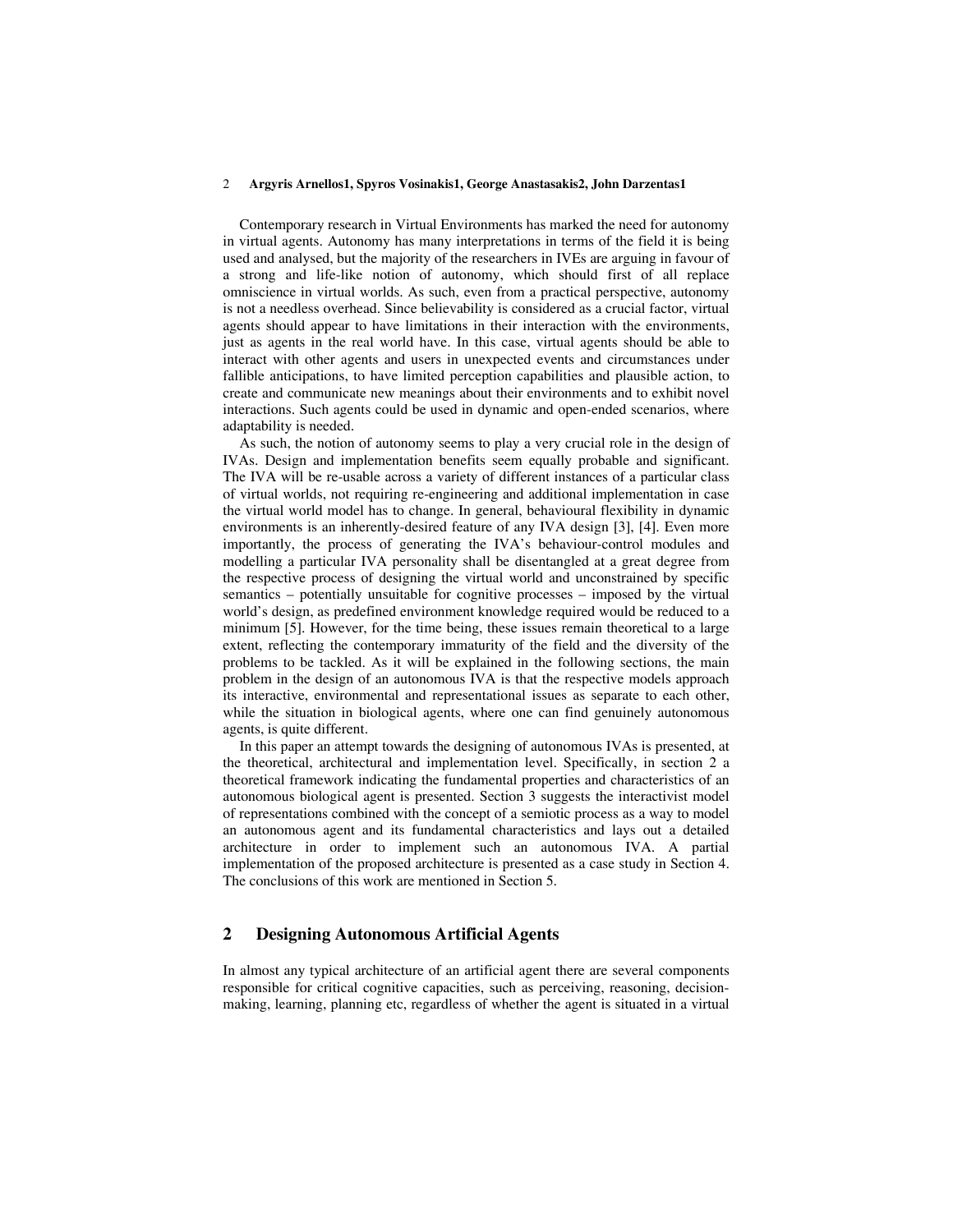or in a physical environment (i.e. a robot). Interaction between IVAs and their environment is two-fold. IVAs sense their environment and generate knowledge about it according to perception mechanisms, and they act upon their environment by applying actions generated by behaviour-control methodologies. Sensing and acting are achieved based on a processor of symbols, which in turn is connected to distinct modules of sensors and actuators/effectors. The processor relates together encoded symbols to form abstract representations of the environment. Each encoding results in a representational content which relates the cognitive system with the environment. Therefore, the respective environmental knowledge, as well as the generated actions is usually encoded in conceptual, symbolic forms, capable of expressing high-level, abstract semantics and compatible with the cognition processes supporting them. On the contrary, virtual environments are typically modelled according to low-level, platform-dependent symbols, which are quite efficient in both expressing detailed geometrical and appearance-related data, as well as effectively hiding deducible higher-level semantics [1], [6]. These approaches in modelling an IVA have been successful on tasks requiring high-level cognition, but they have been quite unsuccessful on everyday tasks that humans find extremely easy to manage. Additionally, such approaches cannot connect low-level cognition to higher-level behaviours, which is the key in the evolution of the autonomy of real-life biological agents. The problem is that in the respective architectures, the syntactic and semantic aspects of an IVA are separated, making the creation and enhancement of inherent meaning structures almost impossible. Particularly, reasoning and behaviour control involve relationships among generic, non-grounded representations of environmentrelated concepts, while sensory data retrieved and actions requested have to be explicit and grounded in order to be meaningful regarding a given instance of the underlying virtual environment. This is widely known as the symbol-grounding problem [7], which is a global problem in the design of artificial agents, and as such, it is also the most crucial problem of the merging between AI and VR inherent in IVAs, creating substantial implications at all levels of their design and implementation.

On top of that, the frame problem comes as a natural consequence. Specifically, since agent's functionality is based on predetermined and non-inherent representations, it will neither have the capacity to generalise its meanings in order to act on new contexts presenting similar relations and conditions, nor the ability to develop new representations and hence to function adaptively whenever is needed [8]. These problems have posed great difficulty in creating autonomous IVAs capable of successful interaction in complex and ill-defined environments. Agent's autonomy is compromised and belongs solely to its designer. In the realm of virtual agents, some attempts have been made to ground representations in the sensorimotor interaction with the environment [4], [9] but a cognitivist grounding theory should also explain the interdependence of each subsystem participating in the acquisition of the signal (i.e. the transducing system) with its environment and the central computational system, in order to be complete [10]. Everything that an IVA does, if it is to be an autonomous system, should, first of all, be intrinsically meaningful to itself.

In order to disentangle the designer from providing ad-hoc solutions to the interactive capabilities of an IVA, (through the introduction of pre-determined and ad-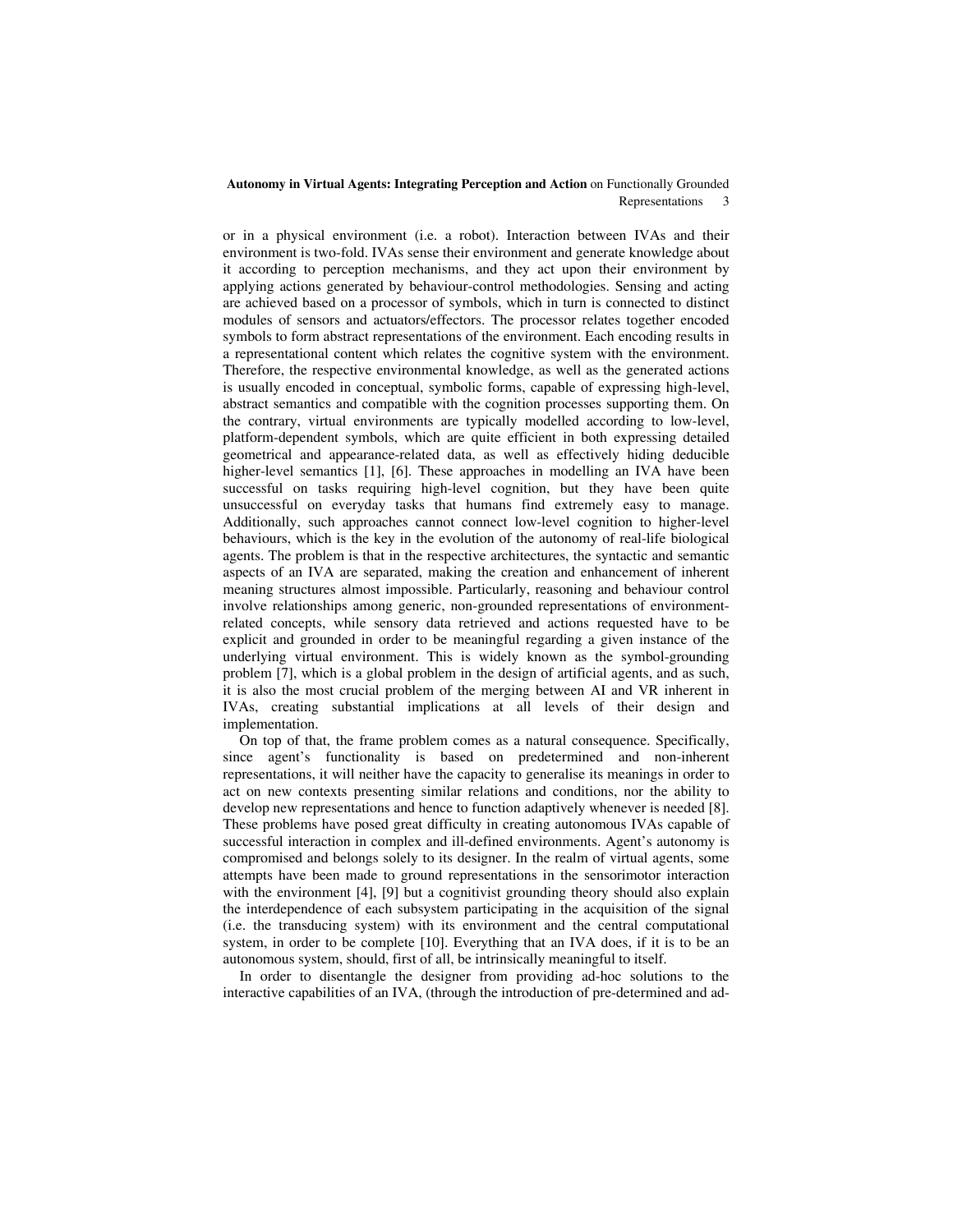hoc semantics) one should try to see what the biological approach to autonomy – where symbol-grounding is not a problem and the frame problem is much more loose – may provide to the design of autonomous IVAs. The last two decades, there has been a growing interest in several theories of the development of autonomous biological agents. A thorough analysis of these theoretical frameworks is out of the scope of this paper, but the reader may see [11] for a critical review, as well as for an analysis of an integrated framework of autonomous agents. What should be kept in mind is that autonomy and agency have many definitions with respect to the domain they are being used. Furthermore, autonomous systems are acting in the world for their self-maintenance, which is their primary goal.

For the purposes of this paper, agency is defined in a way that the suggested definition is more susceptible to an analysis of its functional characteristics. Therefore it is being suggested that a strong notion of agency calls for: *interactivity*, that is, the ability of an agent/cognitive system to perceive and act upon its environment by taking the initiative; *intentionality*, the ability of an agent to effect a goal-oriented interaction by attributing purposes, beliefs and desires to its actions; and *autonomy*, which can be characterized as the ability of an agent to function/operate intentionally and interactively based on its own resources. These three fundamental capacities/properties should be exhibited in a somewhat nested way regarding their existence and their evolutionary development and this makes them quite interdependent, especially when one attempts to understand if it is possible for each one of them to increase qualitatively while the others remain at the same level.

As such, it should be mentioned that there appears to be an interesting interdependence between the three fundamental properties, in the form of a circular connection between them. Specifically, Collier [12] suggests that there is no *function* without *autonomy*, no *intentionality* without *function* and no *meaning* without *intentionality*. The circle closes by considering meaning as a prerequisite for the maintenance of system's autonomy during its interaction. Indeed, this circle is functionally plausible due to the property of self-reference of an autonomous system. This is not just a conceptual interdependence. As it is analysed in [13], this is also a theoretical interdependence with a functional grounding, and as such, it sets some interesting constraints in the capacities that contribute to agency and it brings about some requirements in terms of the properties that an agent should exhibit independently of its agential level or in other words, of its level of autonomy. In short, these properties and their interdependence are considered as emergent in the functional organisation of the autonomous agent. The term 'functional' is used here to denote the processes of the network of components that contribute to the autonomy of the agent and particularly, to the maintenance of the autonomous system as a whole (see e.g. [14]). On the other hand, meaning should be linked with the functional structures of the agent. Hence, meaning should guide the constructive and interactive processes of the functional components of the autonomous agent in such a way that these processes maintain and enhance its autonomy. In this perspective, the enhancement of autonomy places certain goals by the autonomous system itself and hence, the intentionality of the system is functionally guiding its behaviour through meaning.

It should now be clear that the interactive, the environmental and the representational aspects of an autonomous agent cannot be separated to each other.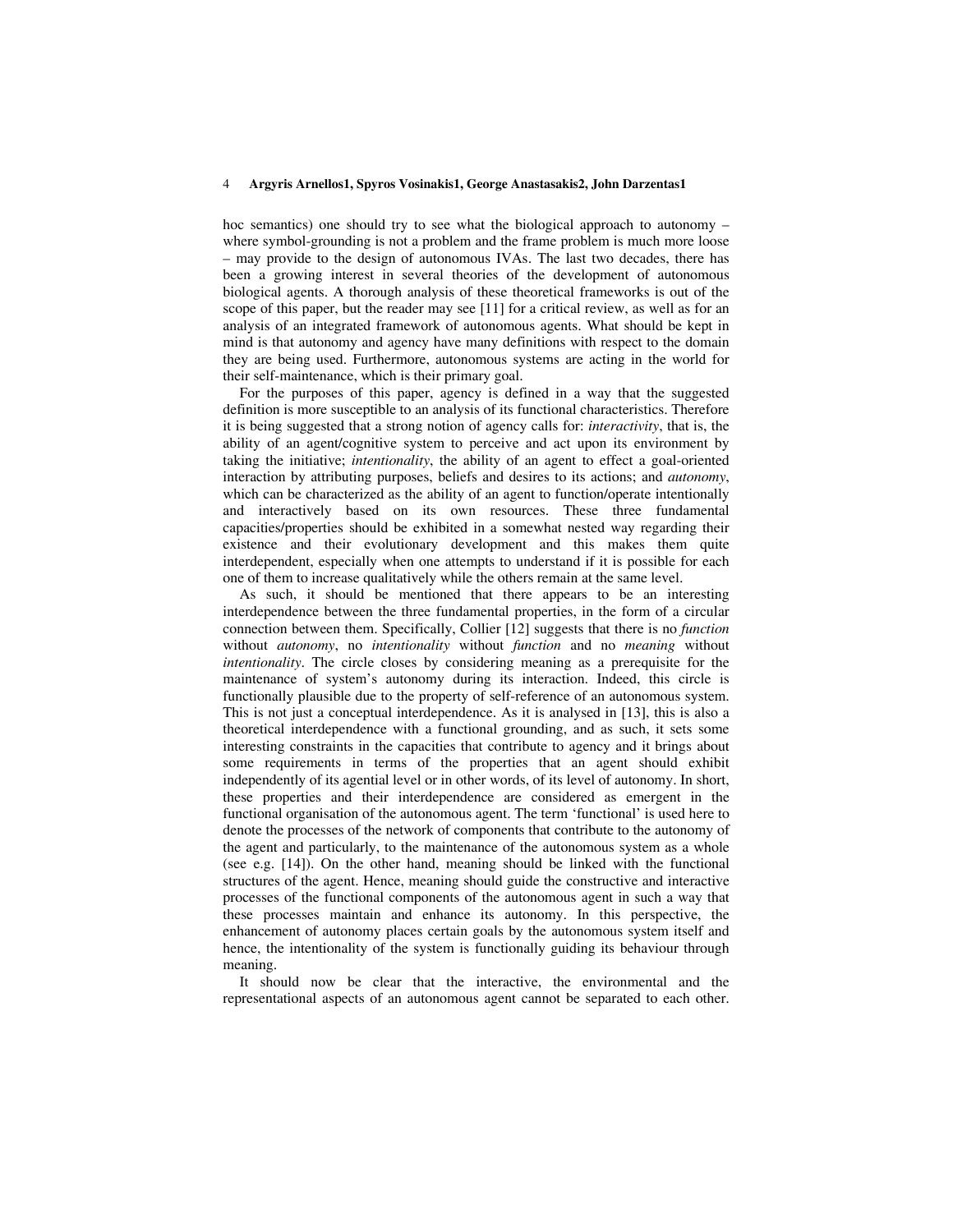This emergent nature of agency does not allow for the partitioning of agency in 'simpler problems' or/and the study of isolated cases of cognitive activity (e.g. perceiving, reasoning, planning, etc.). Nevertheless, these phenomena are quite typical in the research of autonomous artificial agents. However, the notion of a 'simpler problem' should always be interpreted with respect to the theoretical framework upon which the design of the artificial agent relies.

As such, the primary aim of an attempt to design an autonomous virtual agent is not to design an agent that will mimic in a great detail the activities of a human. On the contrary, the aims of such research attempts should be the design of a complete artificial agent, that is, a design which will support, up to a certain satisfying level, the set of the abovementioned fundamental and characteristic properties of autonomy, by maintaining its systemic and emergent nature in different types of dynamically changing environments. The theoretical basis for such architecture, as well as the architecture itself is presented in the next section.

## **3 Virtual Agent Model**

The design of an IVA following the principles sketched in Section 2 is based on the interactivist model of representation [15], [16], which favours more intentional and anticipatory aspects of the agent's representations. Due to space limitations a brief presentation of the model follows. In the interactivist model two properties are required for a system (and its functional subsystems) to be adaptable towards a dynamic environment. The system should have a way of differentiating instances of the environment and a switching mechanism in order to choose among the appropriate internal processes. In the system, several differentiating options should be available. These differentiations are implicitly and interactively defined by the final state that a subsystem would reach after the system's interaction with a certain instance of environment. One should be aware that although such differentiations create an epistemic contact with the environment, they do not carry any representational content, thus, they are not representations and they do not carry any meaning for the agent. What they do is that they indicate the interactive capability of system's internal process.

Such differentiations can occur in any interaction and the course of the interaction depends on the organization of the participating subsystem and of the environment. A differentiated indication constitutes emergent representation, the content of which consists of the conditions under which an interactive strategy will succeed in the differentiated instances of the environment. These conditions play the role of "dynamic presuppositions" and the respective representational content emerges in the anticipations of the system regarding its interactive capabilities. In other words, the interactive capabilities of the agent are constituted as anticipations and it is these anticipations that could be inappropriate and this is detectable by the system itself, since such anticipations are embedded in the context of a goal-directed system. It should be noticed that the possibility of internally detectable error on a functional basis, is the prerequisite for learning. Error guides learning in an autonomous system, where its capacity for directed interaction (towards certain goals) in a dynamic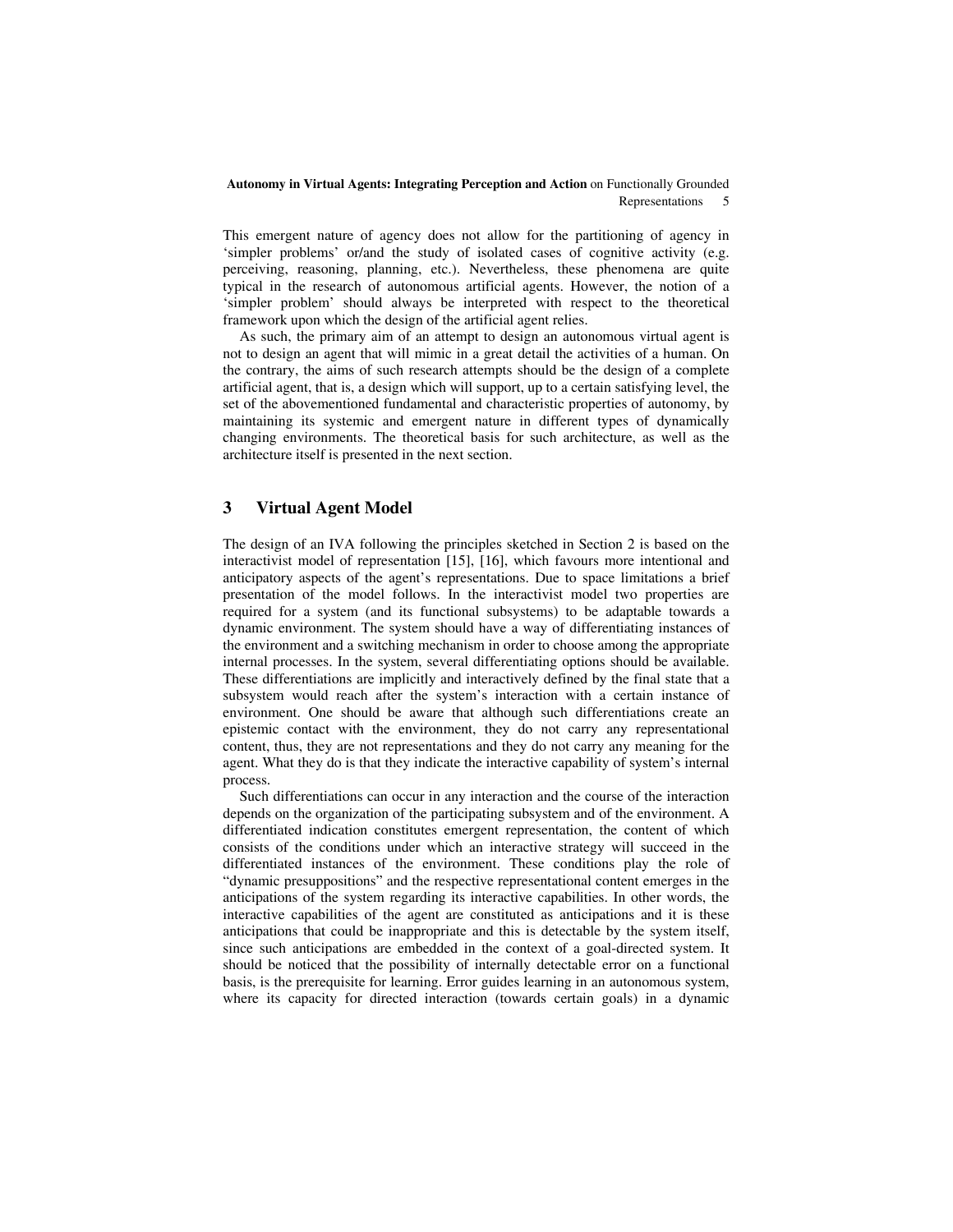environment results in the anticipation of the necessity to acquire new representations [16].

In the proposed model, autonomy and the resulting intelligence is not considered as an extra module, but as an asset emerging from the agent's functionality for interaction. Specifically, the use of the proposed architecture aims at the unification of the modality of interaction, perception and action with the smallest possible number of representational primitives. What is missing is the way that the representations of the anticipated interactions will be constructed in the system. In order to do this we use the form of the semiotic processes suggested by Peirce [17]. This semiotic framework is totally compatible with the theory of autonomous agents sketched above at the theoretical level [18]. At the design level of the suggested architecture the idea is that there is a *sign* (or *representamen)*, which is the form which a signal takes (and it not necessarily be material) and which designates an *object* (its *referent)* through its relation to the meaning (or *interpretant)* that it is created in the system while the latter interacts with the sign.

In this respect and for the purposes of the suggested architecture, the sign is everything that is comprised in the agent's perception of the environment (at any given moment of its interaction with it), the object are the set of the state of affairs present in the environment at the respective time (i.e. the agent's context) and the meaning is the functional connection between the sign and the object, which is being constructed by the agent during its interaction with the object. It should be mentioned that according to Peirce, meaning arise in the interpretation of the sign. Therefore, in our case, meaning depends on how and with what functional aspects (agent's internal processes) the form of the perceived sign is related to its object.



**Fig. 1.** The proposed agent architecture

Specifically, the resulting representations acquire a functional substrate, and as such, what really becomes represented in their contents is the outcome of the anticipated interactions internal to the agent. Since the agent interacts with the environment in order to achieve its goal and there is a way that the agent will understand whether its actions are towards a certain goal or not, then, the resulting representations necessarily, and by default, contain a model of the environment and of the way the agent may interact with it. Hence, the features of any object in the environment (material or not) are related to its functional properties for the agent. As a result, the agent perceives signs and constructs more developed signs as anticipations of successful interactions, with a functional substrate grounded on its organisation.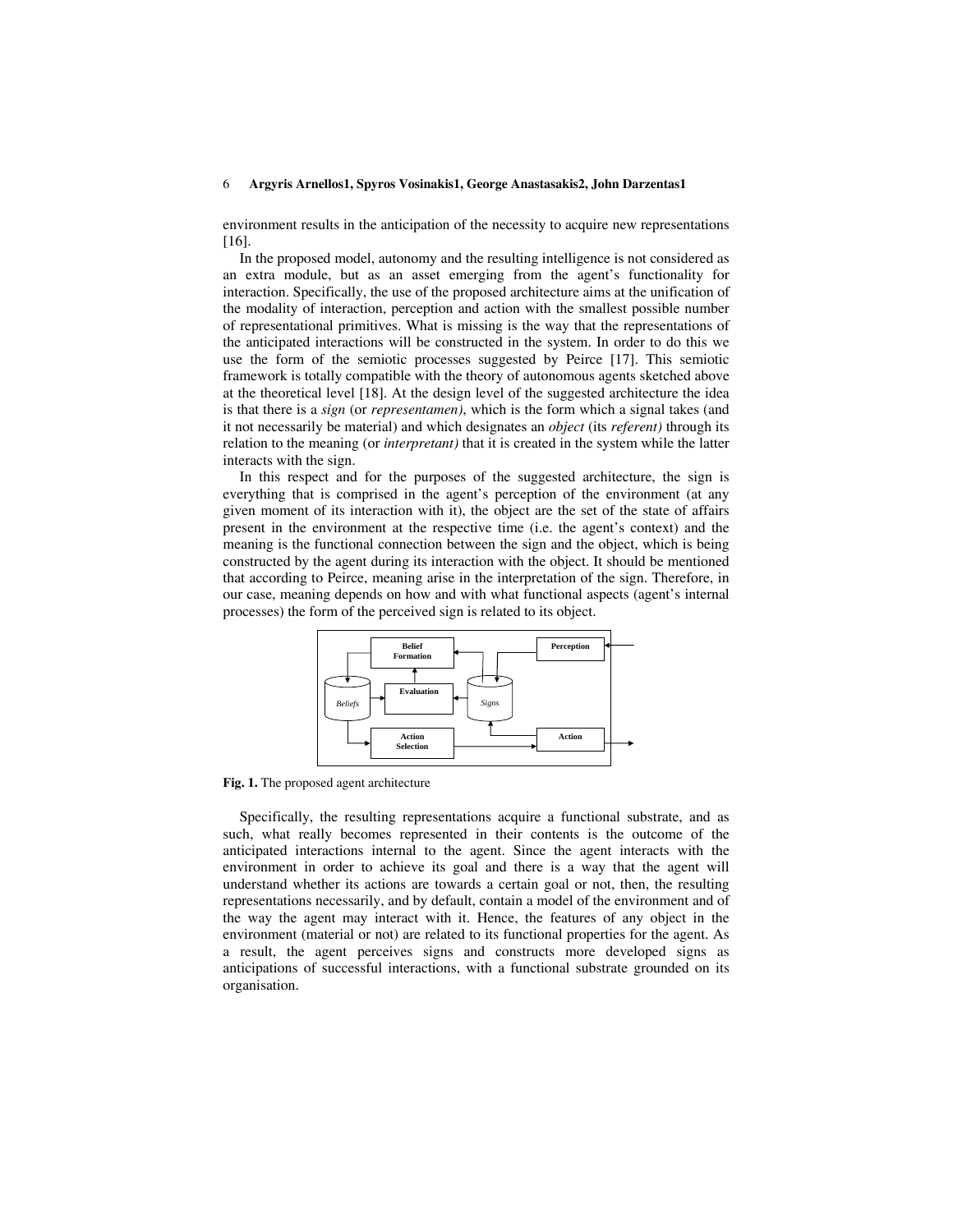The agent architecture is presented in fig. 1. The design of the system is based on the assumption that the agent is equipped with a number of sensors and effectors that receive / send signals from / to the environment and with at least one internal status variable that describes the agent's degree of satisfaction. In the context of the proposed architecture, perception is defined as the process that reads values originating from the sensors and generates signs and action as the process of transmitting a value to one or more effectors at one time instance. Each time an action is performed, a respective sign is generated as well. The belief formation process transforms stored signs into beliefs, i.e. the anticipated interactions of the agent, and the evaluation process continuously compares feedback from the actual sensors (incoming sings) to the anticipated interactions in order to detect errors and restructure these representations accordingly. Finally, the action selection process is the deliberative part of the agent that plans ahead and selects the action that is expected to bring the environment into a state that improves the agent's status. The individual processes of the proposed architecture will be explained in more detail in the next paragraphs.

### **3.1 Sign Production and Functional Relation**

Signs are stored in the sign repository and contain all the information that the agent has collected during its interaction with the environment: the entities, properties, and events it has observed, the status changes it has noticed and the actions it has performed. The purpose of the sign collection is to process this data in order to generate beliefs about the environment and its dynamics. The detection of functional relations between signs and the formation of more complex signs, the generalization of similar signs into rules, and the formation and evaluation of hypotheses, will drive the meaningful interaction of an agent inside a dynamic environment.

We will present the notion of signs and the functionality of the architecture components that are utilizing them, through a simple example of a virtual environment. Let us think of an artificial environment, which contains agents and passive objects of various types. The environment is supported by a simple physically based modeling process: accelerated motion, collision detection and response, and friction. Agents can only perform the actions *move forward, rotate left* and *rotate right*, and therefore their only ability is to move around and to hit objects. Finally, a function defined by the designer updates the agent's status based on the state of the environment, e.g. the distance of a given object from a given region.

Let us define level-0 signs as any distinct property that the agent can observe. Each individual level-0 sign has a type (the property to which it refers) and a value. In our example, the level-0 signs could be:

- *time*: an integer value that increases by one after every interaction loop of the agent
- *object*: the unique id of an object
- *position*: an object's position in the 2D Cartesian space
- *orientation*: an object's orientation defined as the angle between its front vector and the x-axis.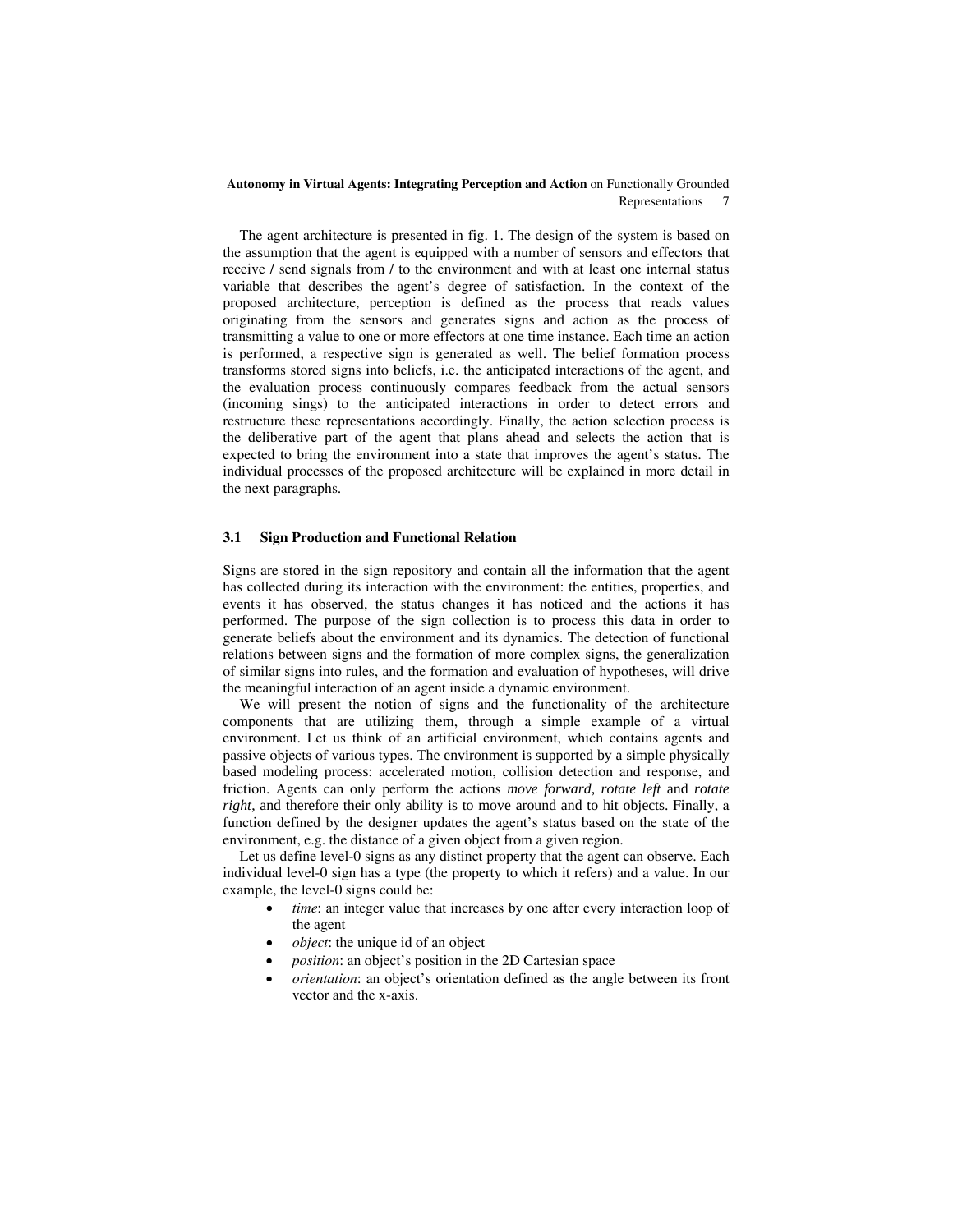- *action*: the type of action that the agent has performed
- event: any event of the environment that the agent can detect through its senses, e.g. a collision between two objects
- status: the internal status value of the agent.

Signs of level-1 are functionally grounded level-0 signs and are the ones generated by the agent's perception and action processes. In the above-mentioned example, four level-1 signs can be produced: The first is the *object-perception* sign that relates a time value  $t$ , an object  $o$ , a position  $(x, y)$  and an orientation  $r$ . The functional relation (semantics) of this sign is that object  $\rho$  at time  $t$  was located in  $(x, y)$  and had the orientation *r*. Object-perception signs are generated every time an agent observes an object through its sensors, e.g. whenever the object is in its field of view. A special case of this sign is the one generated about the agent itself, which describes its own property values at every timeframe. The second sign is the *event-perception* sign that associates a time value *t* with an event *e*, stating that the event *e* was perceived at time *t*. The third sign is the *status* sign, which associates a status value *s* with a time value *t* stating that the value of the agent's internal status at time *t* was *s*. Finally, the fourth sign is the *action* sign, which associates an action *a* with a time value *t* to denote that the agent performed *a* at time *t*.

Multiple level-1 signs may contain the same level-0 sign. E.g. two objectperception signs that refer to the same object, or an event-perception and an objectperception that took place at the same time. In these cases, the level-1 signs can be functionally related based on the fact that they share one or more common properties, and form level-2 signs. Equivalently, two or more level-2 signs can be related if they contain one or more common level-1 or level-2 signs and form signs of level-3, etc.

#### **3.2 Belief formation, Evaluation and Action Selection**

Apparently, from any given set of level-1 signs a huge number of functional relations leading to higher level signs can be produced. Some of these actually contain data that may be a useful basis for the agent's formation of meaning, provided that they are properly processed. The challenge for the agent's cognitive abilities is to be able to generate the appropriate signs, to detect similarities and to formulate hypotheses, in order to produce empirical laws that describe the environment's dynamics. However, the generation and comparison of all possible signs will face the problem of combinatorial explosion after very few interaction cycles. A possible solution to this problem is to have the designer insert a number of heuristic rules that will drive the production of higher level signs towards more meaningful representations. E.g. one heuristic rule could be to assign higher priority to the combination of two objectperception signs that refer to the same object and to successive time frames. The application of this rule will lead to higher level signs that describe *fluents*, i.e. object property values that change in time. E.g. such a rule could create level-2 signs that associate two successive positions of an object. This sign actually represents the velocity of the object at that time frame. Two such successive signs could be associated using the same heuristic rule and form a level-3 sign which will represent the acceleration of the same object.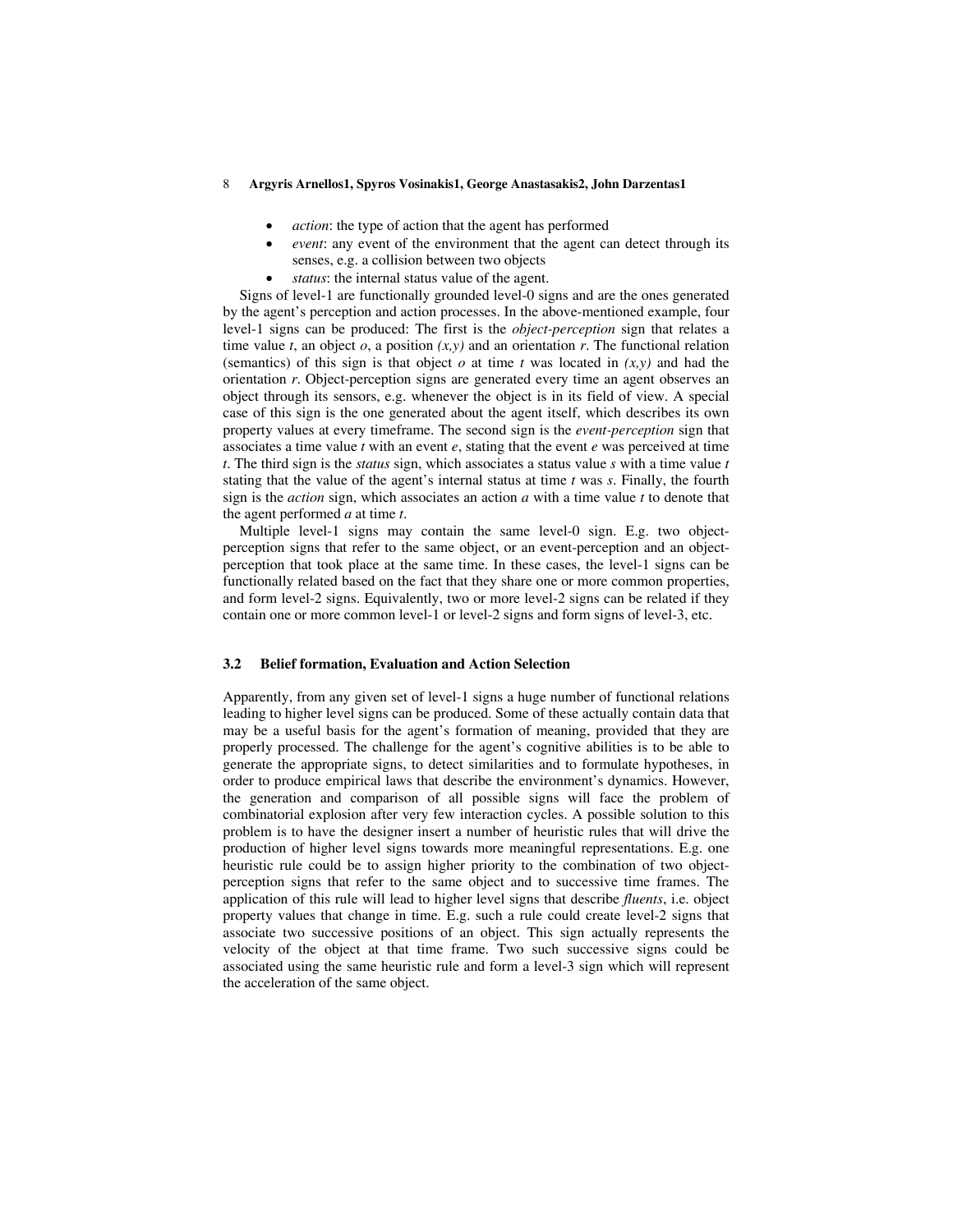One possible set of heuristic rules that can be employed in order to drive the belief formation process into representations that may assist the agent's deliberative behaviour is the following;

- 1. *fluents*: Two signs that include the same object sign and successive time signs are joined to form a fluent. The semantics of the fluent sign are that an objects property values  $v_1, v_2, ..., v_k$  at the time point *t* have changed to  $v'_1, v'_2, ...,$  $v'_{k}$  at  $t+1$ .
- 2. *action effects*: A sign that includes the agent's property values at time t, an action sign at time t and a third sign with the agent's property values at t+1 can be joined to form a new sign that describes the effects of the agent's action at time t.
- 3. *event effects*: Similarly to actions effects, a sign that describes an event at time *t* can be connected to signs that include other objects' property values at times t and t+1.
- 4. *desired states*: A status sign at time *t* is connected to other signs that include the time point *t*. The aim of these signs is to lead to hypotheses about states of the environment that affect the agent's internal status value regarding its goals.

Even if a number of 'interesting' higher level signs can be generated using some heuristic rules, the information about past events and property changes of specific objects is of not much practical use to the agent. These signs will be useful if they can be generalized and lead to the formation of laws, which the agent will use to predict future states of the environment. In the proposed architecture, this sort of abduction is carried out by the belief formation process, which compares signs of the same type and attempts to generalize them. The process examines a series of signs of the same type and tries to detect patterns: which values remain unchanged, if the rate of change of a property value is constant or linear, etc. The generalization attempts to replace the level-0 signs into variables and assumes that the same belief holds for all possible values of each variable, e.g. for all time points *t*, for all objects *o*, etc. Additionally, in the cases of fluents, action effects and event effects, it is assumed that for each variable *v'<sub>i</sub>* that changed value at *t*+1 there is a function  $f_i$  for which holds:  $v'_{i}$ - $v_i = f_i(v_i)$ ,  $v_2, \ldots, v_{i-1}, v_{i+1}, \ldots, v_k$ , where  $v_1, v_2, \ldots, v_k$  are the variable values at time *t*. If the belief holds and this function can be properly approximated based on previous observations, the agent will be able to predict the next state of (part of) the environment based on its current state. A simple approximation of a function for a given set of input variables is to detect the nearest neighbors of the input variable set and to perform an interpolation on the output variable based on the Euclidean distance from the neighbors.

Let us present a simple example of generating beliefs. A generated action-effect sign could associate the agent's own property values (object-perception sign) at time *t*, the action it performed at time *t*, and the agent's property values at time *t*+1. Let *p, r* be the agent's position and rotation angle at time *t* respectively, *a* be the action it performed, and *p'*, *r'* be the agent's position and rotation angle at time *t*+1. If a belief is formed that the agent's position and angle are affected by each one of its actions, then the belief formation algorithm will have to approximate the functions  $f_1$  and  $f_2$ , where  $p'$ - $p = f_1(r, a)$  and  $r'$ - $r=f_2(p, a)$ . The constant inspection of action-effect signs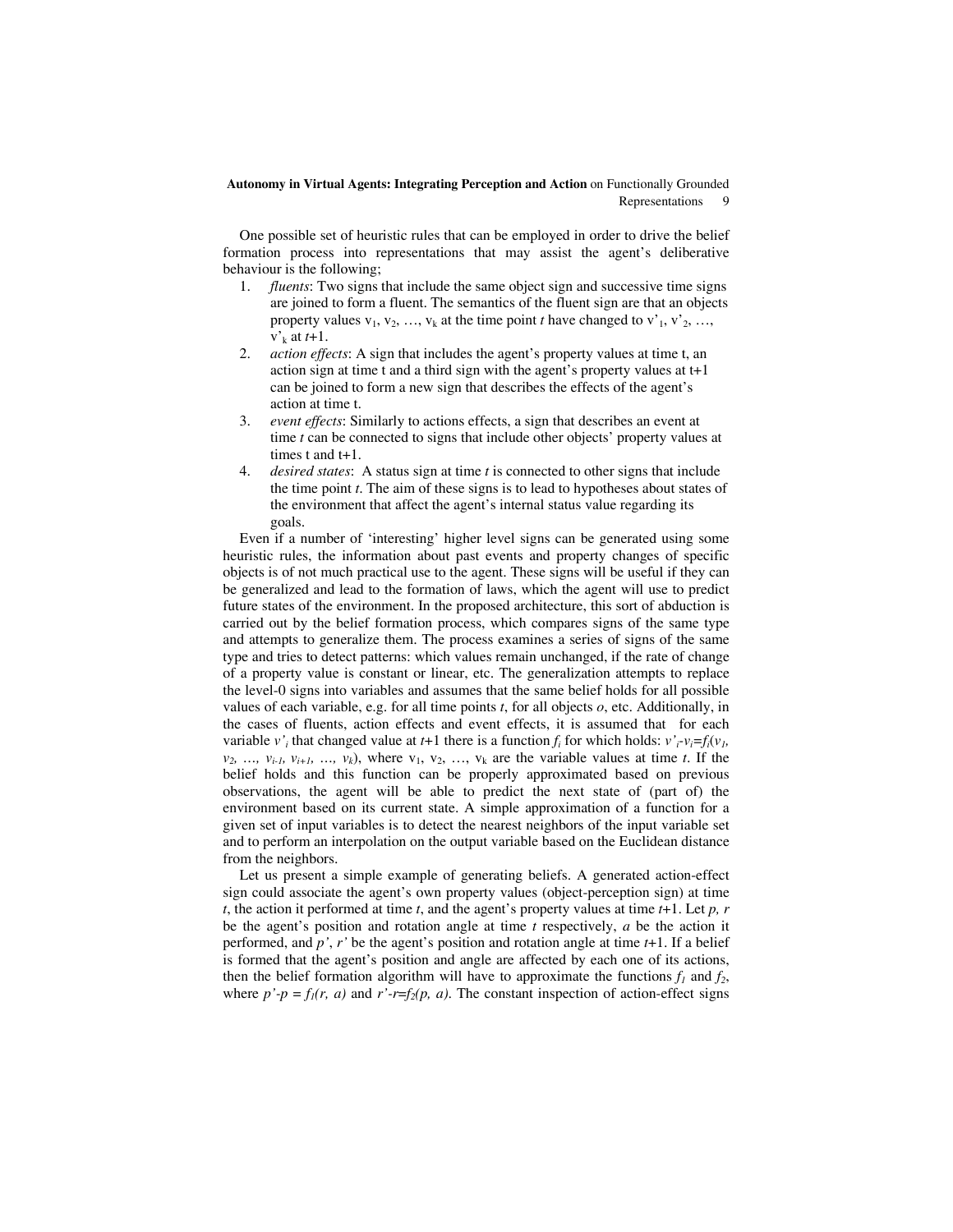will provide more samples of  $f_1$  and  $f_2$  and will lead to the better approximation of the functions. Assuming that the agent is rotating at a constant rate and that it is moving forward by a constant distance, the comparison of a multitude of samples will result to the following values: if *a* is an action *rotate left* or *rotate right*,  $f<sub>1</sub>$  will be always equal to zero and  $f_2$  will be equal to a constant number, whilst if  $a$  is a *move forward* action,  $f_1$  is not constant and will have to be approximated and  $f_2$  will be equal to zero.

The beliefs generated by the belief formation process are subject to failure, as they are the product of abduction and may not be true in all contexts. E.g. a belief about the implications of a collision on the motion of two objects may be true for objects of similar mass, but will fail if one of the objects is significantly heavier, or even inanimate. The aim of the belief evaluation process is to test the validity of the agent's beliefs by examining the existing and the incoming signs and to determine whether they support the beliefs or not. If a sign is detected that does not support a belief, the sign is treated as an exception, and the belief is being restructured in an attempt to exclude the exception. In that case, one of the variables of the belief is selected, and the respective value of the exceptional sign is excluded from it. However, since this variable is randomly selected, the result of the restructuring may still be subject to failures. Belief generation and evaluation is a continuous iterative process that drives the agent's representations towards more meaningful functions.

The distinction between cases that a belief applies and others that it does not, leads to the introduction and formation of categories concerning the values of perceivable properties. E.g. an action-effect belief that is until now proven to be applicable only to a subset of perceivable objects, categorizes objects. If a category proves to be persistent in time, it may describe the value of an essential property of the environment, which is perceived indirectly by the agent, e.g. mass, friction, velocity, etc. In such a case, the agent generates a symbol that describes the category. The formation of new symbols and signs will ultimately to lead to a higher layer of abstraction.

The action selection process decides about the next agent action to perform on the basis of maximizing the agent's status value, i.e. the agents 'satisfaction' as defined by the designer. Assuming that the agent has formulated a number of beliefs concerning fluents and events of the environment, states that increase its status value, and effects of its actions on its own property values, the agent can generate plans with a simple forward chaining algorithm in order to select the action that is expected to lead to the achievement of the its goal. The algorithm will estimate the effects of applying every possible action in the current time frame using the functions obtained in the respective beliefs and will estimate all the possible states of the environment in the next time frame. Using this process repeatedly up to a maximum number of states, a plan of action can be generated. It is, however, possible that the plan will fail because the beliefs that determine the effects of actions and the evolution of the environment are based solely on the agent's observations and approximations and will never grasp the actual 'physical' laws of the environment in their entirety. If the agent does not possess enough beliefs to construct plans, it may select actions that are expected to increase its knowledge.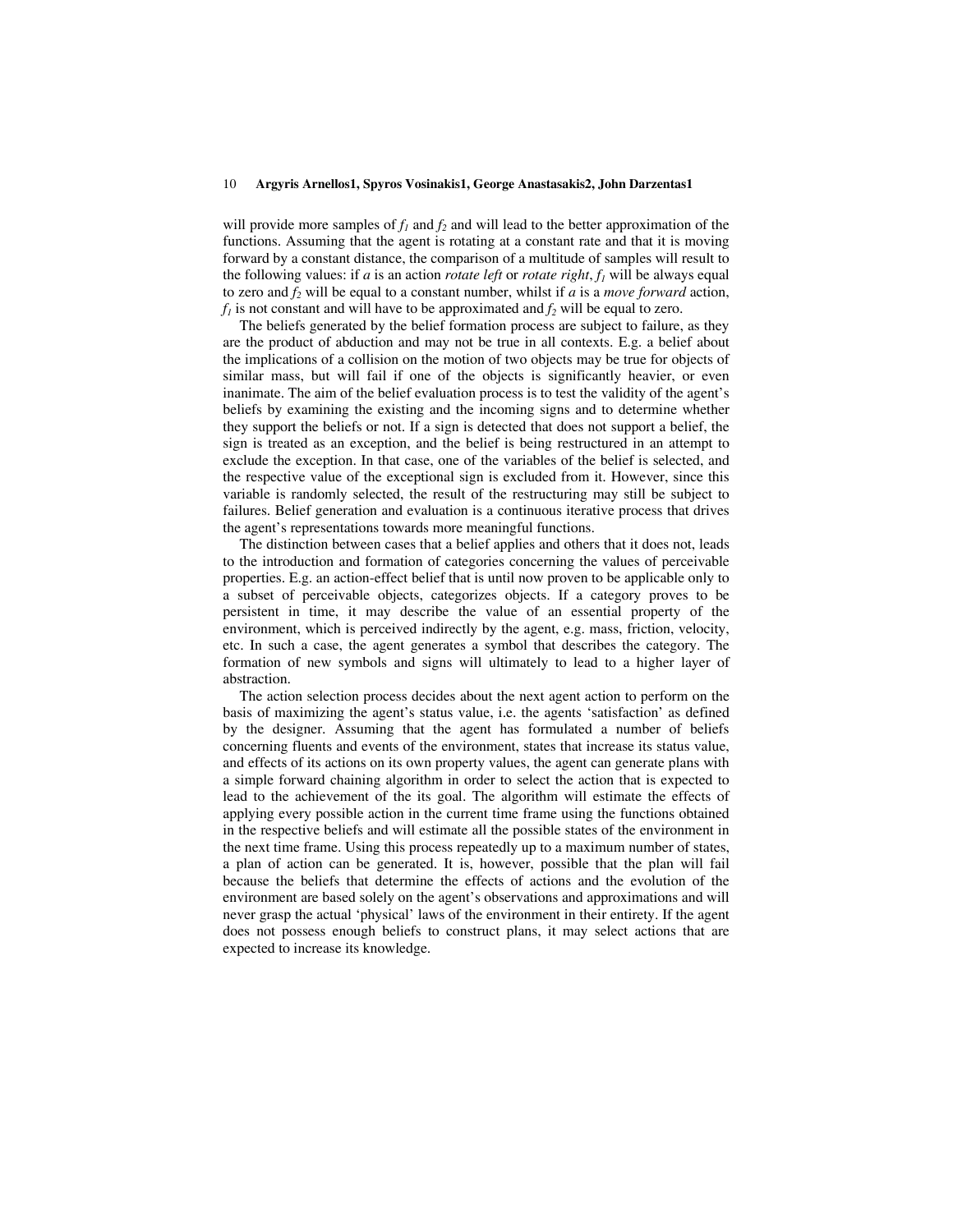## **4. Case Study**

A partial implementation of the proposed architecture in the context of a simple virtual environment with agents, passive objects, and a collision detection and response mechanism is presented as a case study (fig. 2.a). Initially, the agents are unaware of the function of the actions they can perform. Consequently, they observe the effects of their own actions in an indirect fashion. In addition, agents are capable of building action-effect signs as their sign repository grows over time, and to transform them into beliefs. Their internal status value (satisfaction) increases as they minimize their distance from a specific target in space. In the experiments performed, targets could be set to be static points or actual objects in the environment. The latter lead to constant re-locating of targets as the agent hits objects when it collides with them. The agent is equipped with a field-of-view sensor, thanks to which it can receive signals describing locations of objects in the world that it stores as signs in its repository. During its interaction loop the agent tries to select the most effective action towards its target based on the beliefs it has generated concerning the effects of its actions.



**Fig. 2. a.** virtual world application **b.** agent's distance to target over time

Experiments were focused on an analysis of the agent's behavior in terms of deliberate modification of its own location over time by means of the available actions (move forward, rotate left and rotate right), with respect to target locations. The diagram in fig.2b above illustrates a sampling of 561 readings of the agent's Euclidean distance to a specific target on the x-z plane over time. As shown on the diagram, the agent's initial lack of anticipated interactions drive it to move in a random fashion, resulting in the increase of its distance to the target over time. While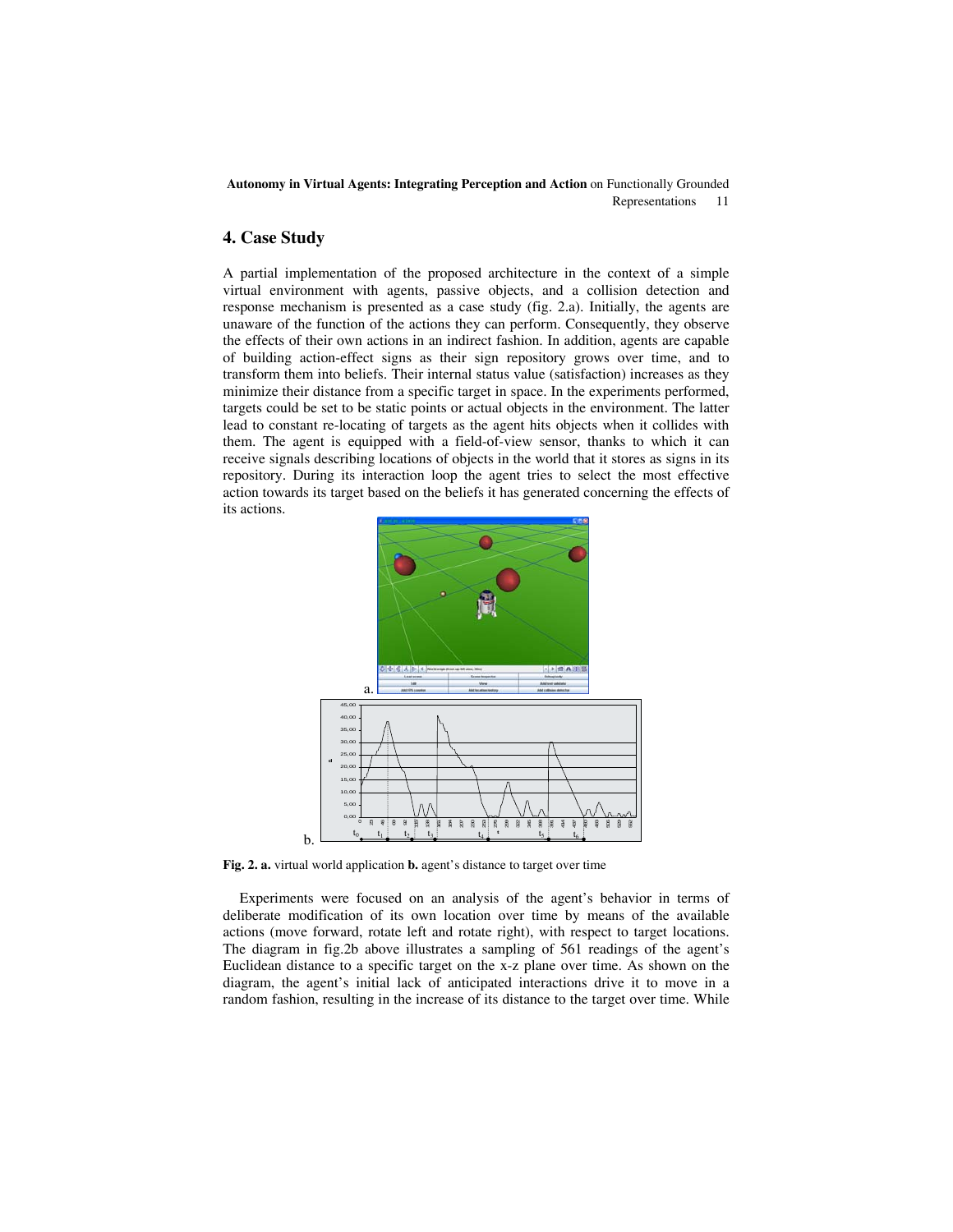doing so, however, it progressively refines its representations as it observes the effects of its random actions. As a result, approximately at  $t_1 = 56$ , the representations are accurate enough to enable the agent to actually plan its motion towards the target. Around  $t_2 = 112$ , the agent has reached very close to the target, and continues to refine its representations by moving around it, being able, however, to restrain its motion in a small region. At  $t_3 = 155$  the agent is assigned a new target, hence the steep increase in the distance readings. In the samples to follow, however, it is clear that its motion towards the target is now more controlled and directed than before, as the distance constantly drops, even though not at a constant rate. At approximately  $t_4 = 259$  the agent has reached the area of the target and behaves in a similar fashion as in  $(t_2, t_3)$ , maintaining a reasonably small distance to the target. At  $t<sub>5</sub> = 381$ , the agent is assigned yet another target; this time, its motion until it reaches it at  $t_6 = 453$  is almost linear, and the distance drops at a constant rate. In conjunction with the agent restricting its motion to an even smaller region of the target after  $t_6$ , the above results indicate the agent's capability to progressively refine its beliefs about the effects of its own actions and, eventually, put them to actual, deliberate and effective use as a means to achieve its goal.

### **5. Conclusions**

We have presented an example as an application of the proposed framework, where agents create grounded representational structures based on their interaction with the environment. In the proposed model, autonomy and the resulting intelligence is not considered as an extra module, but as an asset emerging from the agent's functionality for interaction. It has to be noted that relevant attempts have been made also in [19], [20] and [21] with a much more specific world for the agent to interact with and with many more hand-coded aspects of its functionality. Specifically, what has been achieved in this paper is that the logic of semiotic sign processes provides a tool for the integration of perception and action under functional representations, which refer to certain environmental states of affairs as subjective anticipations of possible outcomes of the interaction of the agent with the respective instance of the environment. While the way differentiations of the environment and the respective indications for possible outcome of an interaction (i.e. anticipations/beliefs) are formed in a way compatible with the one suggested in the proposed theoretical framework – all under the guidance of a certain goal which is implicitly defined through a graded satisfaction signal, as in any biological agent – the number of introduced abstraction levels (sign levels – more developed signs and anticipations which result in more complex generalisations) and the criterion for their introduction are inevitably hard-coded. Nevertheless, keeping in mind that the aim of this paper was to set the basis for the designing of an IVA which will support, up to a certain satisfying level, the fundamental properties of autonomy, in different types of dynamically changing environments, we have demonstrated that the suggested architecture is on the right track, while the abovementioned difficulties remain as a significant challenge in any relevant attempt.